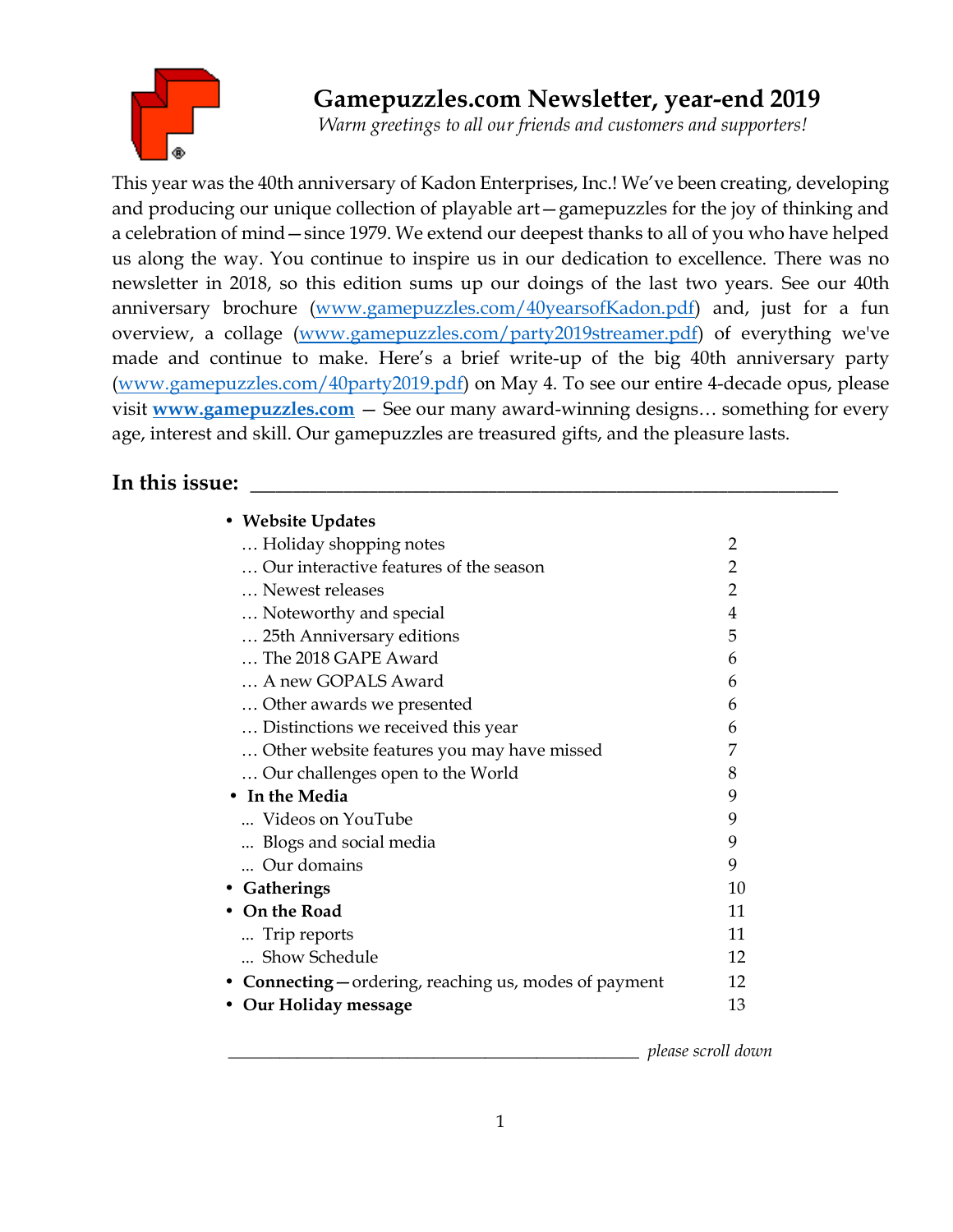Read or print out the online "print catalog" version, from three .pdf files. Its concise descriptions and small illustrations make for a compact portable reference. You'll need Adobe Reader to view it. Prints

OK in black-and-white, too. [www.gamepuzzles.com/catalog/catalog.htm](http://www.gamepuzzles.com/catalog/catalog.htm)



For a fancier version, see our Shakespearean catalog with 40 pages of iambic pentameter verses describing our products. [www.gamepuzzles.com/rfcat-2019.pdf](http://www.gamepuzzles.com/rfcat-2019.pdf)

Then there is our "Flip" catalog with turning pages: https://www.flipsnack.com/puzzlelady/2019-20 gamepuzzles-catalog.html



## **WEBSITE UPDATES**

## **… Holiday shopping notes \_\_\_\_\_\_\_\_\_\_\_\_\_\_\_\_\_\_\_\_\_\_\_\_\_\_\_\_\_\_\_\_\_\_\_\_\_\_\_\_\_\_\_\_\_\_\_\_\_\_\_\_\_\_\_\_**

- Gift shopping made easy, including PayPal: [www.gamepuzzles.com/holiday.htm](http://www.gamepuzzles.com/holiday.htm)
- About shipping anywhere, costs and deadlines: www.gamepuzzles.com/shipxmas.htm
- How to order: [www.gamepuzzles.com/purchase.htm](http://www.gamepuzzles.com/purchase.htm)
- Gift-wrap available snowflakes or penguins: [www.gamepuzzles.com/giftwrap.htm](http://www.gamepuzzles.com/giftwrap.htm)
- Gift certificates available, in multiples of \$25: [www.gamepuzzles.com/giftcert.htm](http://www.gamepuzzles.com/giftcert.htm)

## **... Our interactive features of the season \_\_\_\_\_\_\_\_\_\_\_\_\_\_\_\_\_\_\_\_\_\_\_\_\_\_\_\_\_\_\_\_\_\_\_\_\_\_\_\_\_\_\_\_**

- Try your hand at our very tricky memory game of matching little teddy bears with different colors and poses on different background colors: [www.gamepuzzles.com/memory4/memory4.htm](http://www.gamepuzzles.com/memory4/memory4.htm)
- Here's an even more confusing memory game with Christmas trees in different colors on varying backgrounds. Maddening! [www.gamepuzzles.com/Christmas/christmas.htm](http://www.gamepuzzles.com/Christmas/christmas.htm)

### ... Newest releases for 2018-2019 -----



**Cookie Jar<sup>M</sup>** – We present a combinatorial set by Michael Dowle... 13 unique tiles, each with a different combination of 1 through 6 rounded triangles attached to the sides of a concavely curved hexagon. Over 100 puzzle challenges plus two games. A visual delight and ever-intriguing food for thought. \$65 [www.gamepuzzles.com/edgmtch2.htm#CJr](http://www.gamepuzzles.com/edgmtch2.htm#CJr)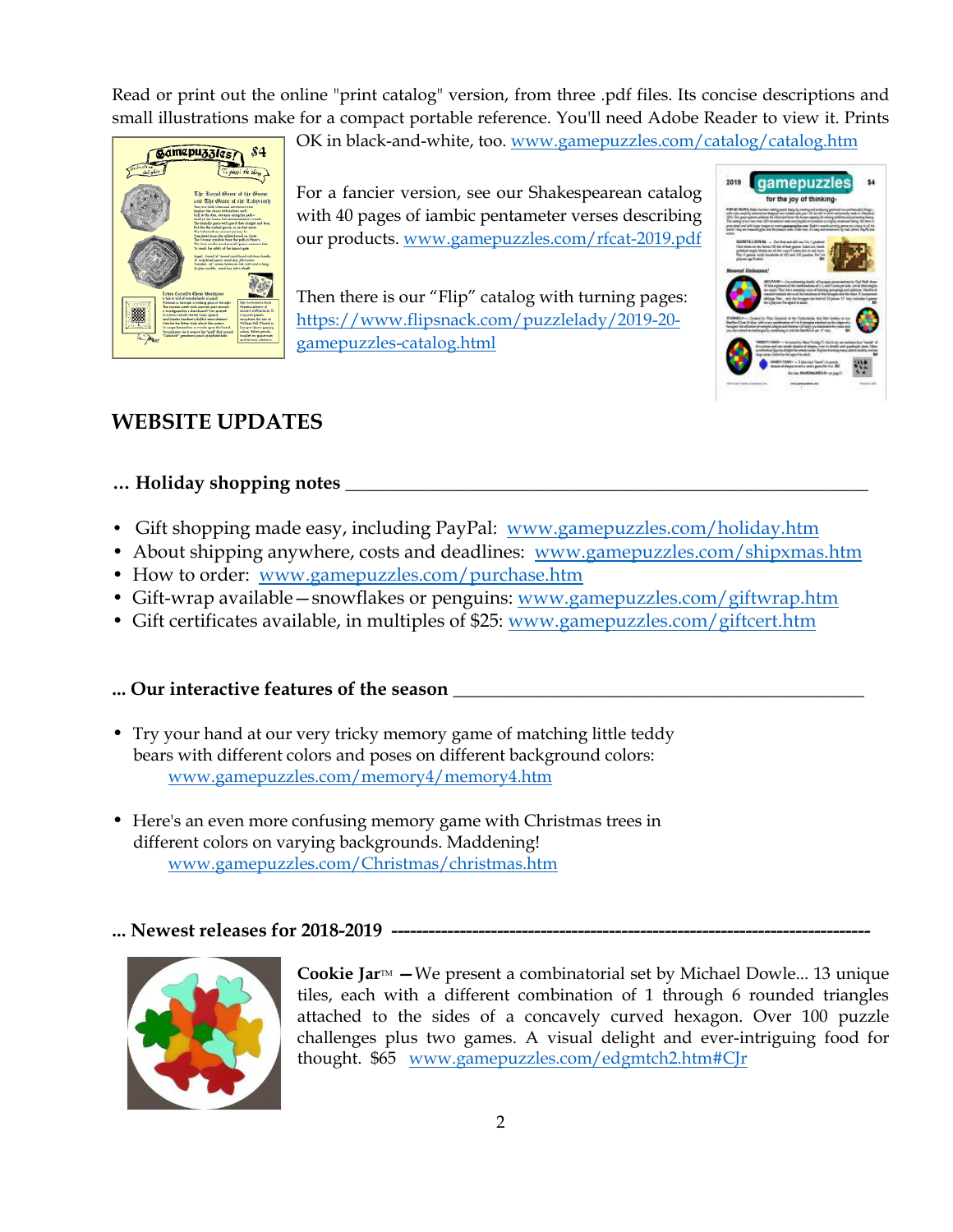**[Twenty-Tans](file:///C:/Users/Kate/Documents/kadonweb/website/tiling4.htm%23HPv)**[TM](file:///C:/Users/Kate/Documents/kadonweb/website/tiling4.htm%23HPv)—Created by Hans Weidig IV, this latest evolution of the tangrams concept is lightyears ahead of the traditional set. Its 20 tiles cover 16 squares and form hundreds of figures with mathematical purity. Four vivid colors add visual splendor. And there's something interesting for all ages, from introductory to the most sophisticated. It had its official world premiere during the 2019 Maryland Renaissance Festival. \$49 [www.gamepuzzles.com/tiling.htm#TwT](http://www.gamepuzzles.com/tiling.htm#TwT) It soon begat a little offshoot, **[Handy-Tans](file:///C:/Users/Kate/Documents/kadonweb/website/tiling.htm%23HyT)**<sup>M</sup>, our newest pocket puzzle. \$12 [www.gamepuzzles.com/tiling.htm#HyT](http://www.gamepuzzles.com/tiling.htm#HyT)





Hex-Pave<sup>TM</sup> – Created by Carl Hoff, these 15 tiles represent all the combinations of hexagons with sides of 1, 2, and 3 units in length, yet all their angles are equal. Although each tile is differently proportioned, they have amazing ways of forming groupings and patterns. Like any family, the uniqueness of each individual tile makes for surprising and delightful adventures, from lacy lattices to tightly bonded beehives. \$65

[www.gamepuzzles.com/tiling4.htm#HPv](http://www.gamepuzzles.com/tiling4.htm#HPv)

**Shardinaires-9<sup>™</sup>** – Created by George Sicherman and expanded by Kate Jones, the 9 strangely shaped tiles can form all 12 pentominoes and all 5 tetrominoes, besides a wealth of convex, concave, symmetrical, and whimsical silhouette figures. Two games explore unusual strategies of border formation. \$39 [www.gamepuzzles.com/polycub3.htm#SH9](http://www.gamepuzzles.com/polycub3.htm#SH9)





**StarHex-I<sup>™</sup>—Created by Theo Geerinck of the Netherlands, this little brother to our** beautiful StarHex-II has 14 tiles, with every combination of from 0 to 6 triangles attached on the edges of a hexagon. Five colors code the pieces by type. At its world premiere, at the 2019 Annual [Megistian Aenigma Agon](http://www.kastellorizo.org/megisti/kastellorizo_net/MAA/) puzzle competition in Greece, it placed first in the logical puzzle category and won the **Archimedes award**. Its collection of complex themes will keep you fascinated for years. \$35 [www.gamepuzzles.com/tiling2.htm#SH14](http://www.gamepuzzles.com/tiling2.htm#SH14)

**MiniTouch-I**™ – A contour-matching tile set designed by Elijah Allen, adapted from Kate Jones's MiniMatch-I. This graceful puzzle is especially suitable for the visually impaired. No need to look, just play by touch! Embed circles, diamonds, hexagons, and oct-webs by matching their sides. \$29 [www.gamepuzzles.com/edgmtch5.htm#Mit1](http://www.gamepuzzles.com/edgmtch5.htm#Mit1)





**Ochominoes**TM—invented by Dan Klarskov, a musician, teacher, author, woodworker and puzzle designer from Denmark. We're very excited to be publishing this fabulous set that won first place in a Greek puzzle competition. The 24 octagon dominoes are all unique combinations of octagons and squares. They present a dizzying number of puzzle challenges, each more beautiful than the last. Ages 8 to adult, 1 to 4 players. \$65 [www.gamepuzzles.com/tiling.htm#Och](http://www.gamepuzzles.com/tiling.htm#Och)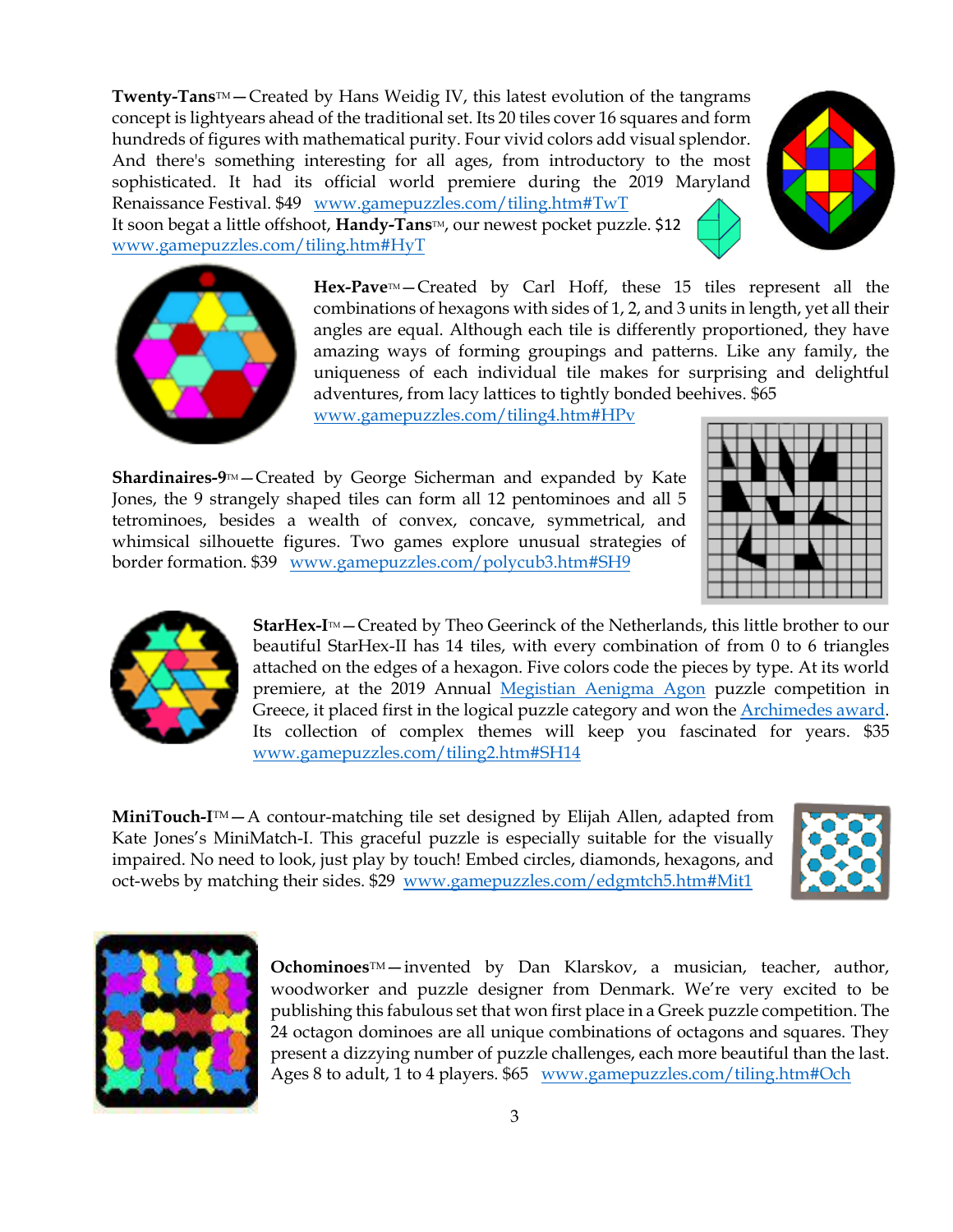**Deluxe wood Poly-5**TM—Our very popular Poly-5 set is back in a beautiful wooden version crafted by Elijah Allen. Lovingly stained and finished in rich hues, it has an elegant engraved wood tray. It started as a limited edition but is too beautiful not to continue. %65 [www.gamepuzzles.com/polycub2.htm#P5w](http://www.gamepuzzles.com/polycub2.htm#P5w) 





#### **Tricolor Stomachion Monograph**—the latest word! A six-

month research project with Archimedes' Square (also known as "Stomachion") by Joe Marasco, Kate Jones, and Alex Streif has produced an amazing historical document, new findings after 2200 years of silence about the world's oldest documented puzzle. \$10/\$5 [www.gamepuzzles.com/tsm.htm](http://www.gamepuzzles.com/tsm.htm)

**Ternion Factor**™—Art Blumberg's fifth beautiful and innovative strategy board game is a game lover's game. Ternion means threes, and each turn is a triple-action adventure. Unlike any game you've ever seen, it lets you add, remove, move pieces as you choose your best combinations. If you're in Maryland, come see our booth at the [Baltimore Christmas Village](http://www.baltimore-christmas.com/) (Nov. 23-Dec. 24) and have Arthur show and teach you this super game in person. \$85 [www.gamepuzzles.com/abstrct2.htm#TerF](http://www.gamepuzzles.com/abstrct2.htm#TerF)





**The Four Horses of the Epic Ellipse** $M_{\text{max}}$  – The ellipse refers to the four identical spherical parts of our **Surprising Pyramid**. Flattening the balls turned them into hexagons, brainchild of Elijah Allen. Now they could make dozens of two-dimensional figures. And since these pentahexes look like running horses, their name became a natural. Great stocking stuffer and to take along anytime for doodling and creative fun. So few

pieces, such a long name, and a really tiny price. \$12 [www.gamepuzzles.com/prpuzzls.htm#FHE](http://www.gamepuzzles.com/prpuzzls.htm#FHE)

#### **… Noteworthy and special ------------------------------------------------------**

• *Flashes of Life*—*The Flower Collection* is a gorgeous book of photography by Bob Steinberger, with haikus by Kate Jones. A museum-quality coffee-table book to treasure forever. A perfect gift. While not a new release, its magnificence deserves repeated mention: [www.gamepuzzles.com/flashes.htm](http://www.gamepuzzles.com/flashes.htm) 





• *World's best music*—*The Caranza Collection.* Caranza is the stage name of Patric Hale, a phenomenal Meistersinger who has achieved both tenor and baritone mastery of 12 genres of music in 7 languages, with moving emotional sensitivity and blow-you-away power of delivery. He has a repertoire of hundreds of recorded songs, available on 25 CDs, ranging from Elvis, Sinatra, Tom Jones and Billy Joel to Broadway tunes, German songs, Italian and German opera, and more. Visit our showcase of the entire collection, listen to selected samples for free, and order his CDs to enrich every day of your life. [www.gamepuzzles.com/Caranza/caranza.htm](http://www.gamepuzzles.com/Caranza/caranza.htm)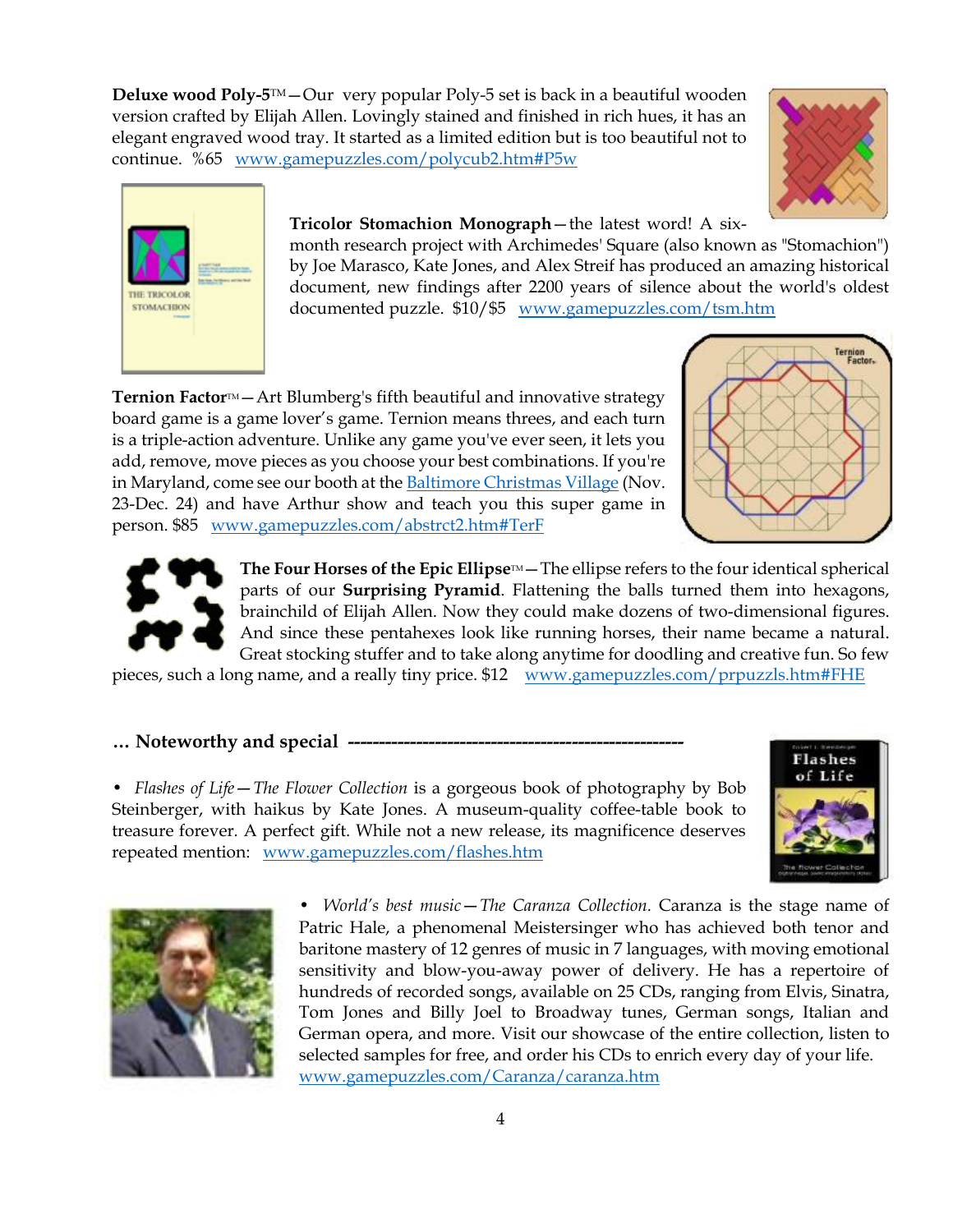## ... 25th Anniversary editions .



In 2018 we celebrated these games on the 25th anniversary of their first publication. They have been continuously in print, 1993-2018. See [www.gamepuzzles.com/1993notes.htm](http://www.gamepuzzles.com/1993notes.htm)









*Our gorgeous "Rusticana" collection of wood and acrylic sets in wood frames.* [www.gamepuzzles.com/rustican.htm](http://www.gamepuzzles.com/rustican.htm)

Our other quarter-century honorees in 2018 were: **Oskar's Disks™** — [www.gamepuzzles.com/prpuzzls.htm#OD](http://www.gamepuzzles.com/prpuzzls.htm#OD) **The Game of Y™**— [www.gamepuzzles.com/abstract.htm#GY](http://www.gamepuzzles.com/abstract.htm#GY) **Quadrants**TM— [www.gamepuzzles.com/tactile.htm#QU](http://www.gamepuzzles.com/tactile.htm#QU) **Triangule-8**TM— [www.gamepuzzles.com/tactile.htm#T8](http://www.gamepuzzles.com/tactile.htm#T8)



After an energetic year of new products in 1993, we were on a roll and produced 12 new products in 1994. A large number of them were devoted to our latest passion—the golden ratio. [www.gamepuzzles.com/1994notes.htm](http://www.gamepuzzles.com/1994notes.htm)

Collidescape<sup>™</sup> — [www.gamepuzzles.com/pentuniv.htm#CE](http://www.gamepuzzles.com/pentuniv.htm#CE) **Penrose Diamonds**— [www.gamepuzzles.com/pentuniv.htm#TD](http://www.gamepuzzles.com/pentuniv.htm#TD) **Penrose Kites & Darts**— [www.gamepuzzles.com/pentuniv.htm#KD](http://www.gamepuzzles.com/pentuniv.htm#KD) Deka-Star<sup>™</sup> — [www.gamepuzzles.com/pentuni2.htm#DSt](http://www.gamepuzzles.com/pentuni2.htm#DSt) **Rhom-Antics**™— [www.gamepuzzles.com/pentuni2.htm#RA](http://www.gamepuzzles.com/pentuni2.htm#RA)





Three big beauties we introduced 25 years ago: **Rainbow Rombix**®— [www.gamepuzzles.com/esspoly3.htm#RRB](http://www.gamepuzzles.com/esspoly3.htm#RRB)

**Royal Game of the Goose/Labyrinth** (tapestry)— [www.gamepuzzles.com/glcg.htm](http://www.gamepuzzles.com/glcg.htm) **Dual Quintachex**®— [www.gamepuzzles.com/tactile3.htm#DQ](http://www.gamepuzzles.com/tactile3.htm#DQ)

and a really economical paper-grid strategy game classic: **Amazons**TM— [www.gamepuzzles.com/abstrct3.htm#AM](http://www.gamepuzzles.com/abstrct3.htm#AM)

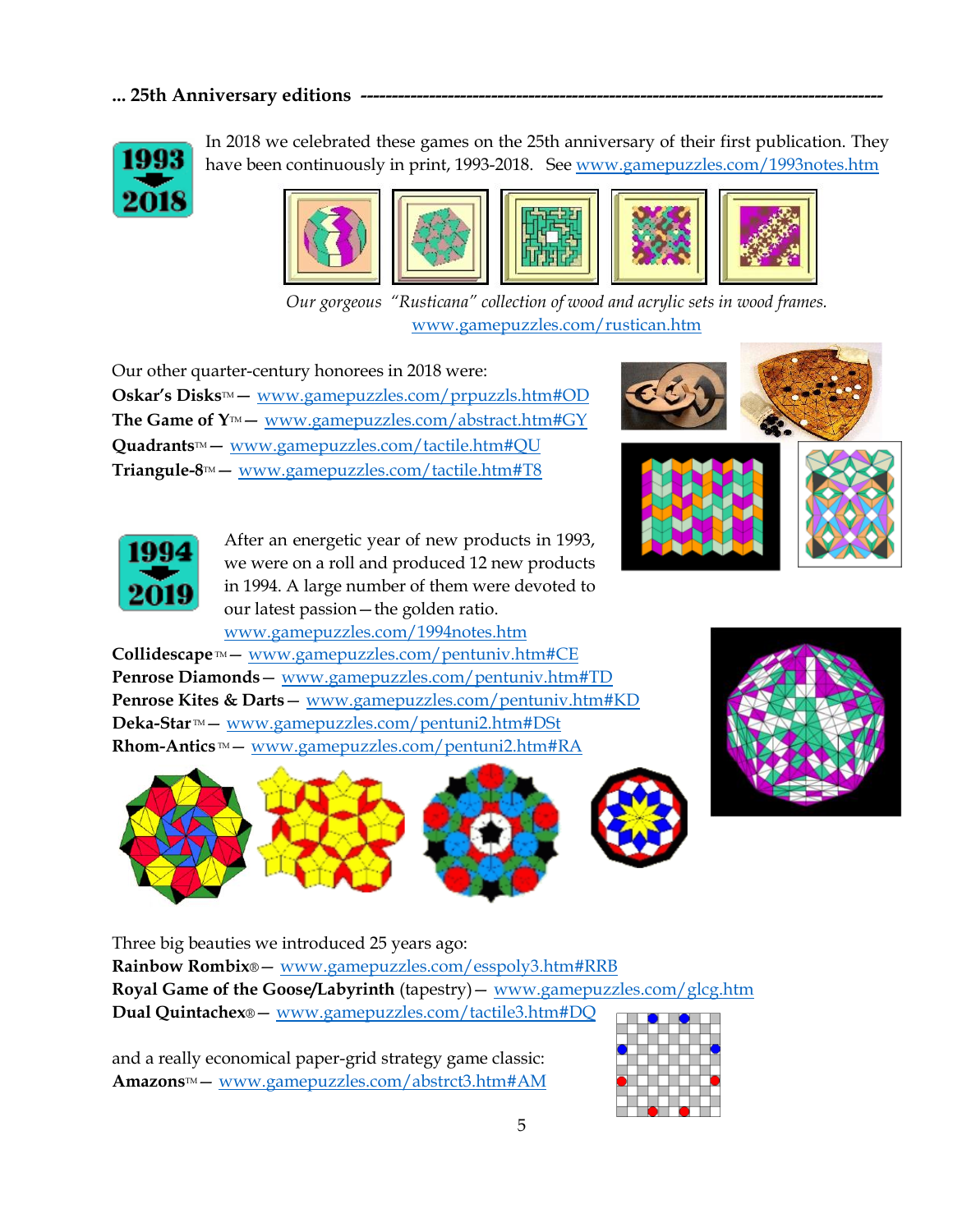### … The GAPE Award

Our 2018 Gamepuzzles Annual Pentomino Excellence award was presented to Raf Peeters of Belgium for *Penguins on Ice*, a set of shape-shifting pentominoes with sudoku goals. His award was also a working puzzle: fit the letters into a square. [www.gamepuzzles.com/gape18.htm](http://www.gamepuzzles.com/gape18.htm)





#### ... The GOPALS Award .

Our occasional industry award, the Gamepuzzles Originality, Perseverance, and Leadership Salute to an admirable company, in 2018 went to Smart Games of Belgium, publishers for over 25 years of excellent games and, most notably, the brilliant *Penguins on Ice*. Their award was also a puzzle: fit all the letters into a square. [www.gamepuzzles.com/gopals2018.htm](http://www.gamepuzzles.com/gopals2018.htm)

#### **... Other awards we presented ---------------------------------------------------------------------------------**

#### **2018 and 2019 Doris Championships**

The 8th and 9th Annual Festival of Mind and Doris Championships, organized by Zdravko Zivkovic in association with Mensa, took place in many high schools in several European countries, to build problem-solving and creativity with our [Doris](file:///C:/Users/Kate/Documents/kadonweb/website/edgmtch5.htm%23Dor) puzzle [\(www.gamepuzzles.com/edgmtch5.htm#Dor\)](http://www.gamepuzzles.com/edgmtch5.htm#Dor).



The 2018 first-place winner was Matey Fijacko from Slovenia with his "Desert Island" design (left). Marsel Germeri from Croatia won first in 2019 with his "Volleyball" design (right). See all the top 60 winning designs and finalists, as chosen by an international panel of judges, and the award ceremonies in Novi Sad, Serbia: [www.gamepuzzles.com/doris2018champ.htm](http://www.gamepuzzles.com/doris2018champ.htm)

[www.gamepuzzles.com/doris2019champ.htm](http://www.gamepuzzles.com/doris2019champ.htm)



#### ... Distinctions we received this year -

**Megistian Aenigma Agon**—This international puzzle competition, founded in 2017, is held annually on the Greek island of Kastellorizo, organized by Pantazis Houlis, a world-class designer and collector. Kadon had won a first-place award in 2017 with our **MiniMatch-I** set. In 2018 our splendid **Ochominoes** by Dan Klarskov won the *[Archimedes](http://www.gamepuzzles.com/megistian.htm) [Award](http://www.gamepuzzles.com/megistian.htm)* (see the certificate at right) in the logical category. Read the whole story here: [www.gamepuzzles.com/megistian2.htm](http://www.gamepuzzles.com/megistian2.htm)

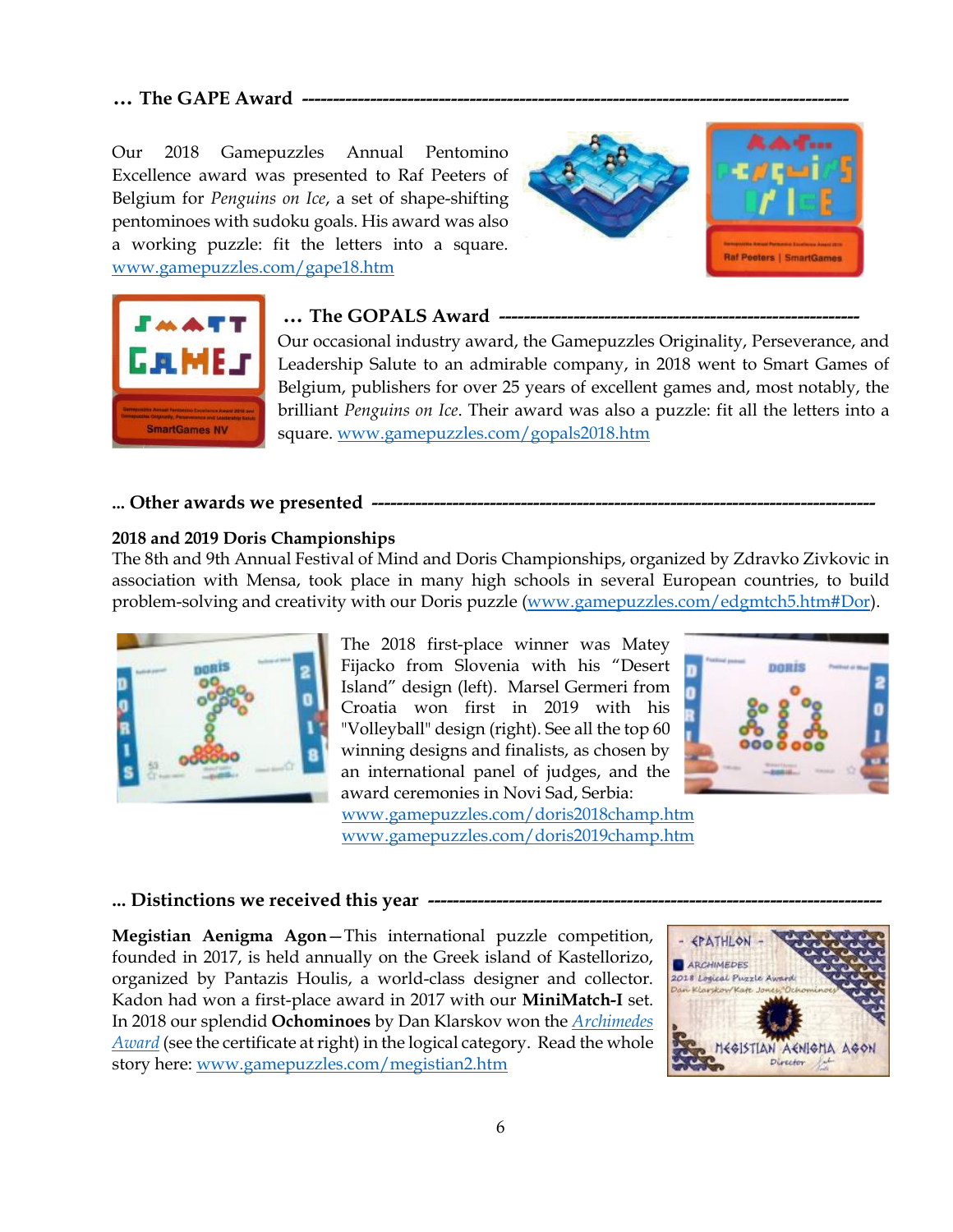

In 2019 we entered our newest little puzzle, **StarHex-I** by Theo Geerinck, as its world premiere, and it won the *Archimedes Award* (certificate shown at left) in turn against a growing slate of competitors from the world's top designers. Here's the rest of the story: [www.gamepuzzles.com/megistian3.htm](http://www.gamepuzzles.com/megistian3.htm)

**[Salt Fork Arts and Crafts Festiva](https://www.saltforkfestival.org/)**[l](https://www.saltforkfestival.org/)—In August 2019 we exhibited in this warm and friendly community show in Cambridge, OH, for the first time. A surprised Kate receives the Emily Award for "something of interest for a child", from Festival Director Carol Jones. And we were indeed surrounded by eager young solvers all day.



... Other website features you may have missed -----

• Our **Search index** is a useful page for finding games by type or by special category, cross-referenced from our regular sections. Some unique items are listed only here, not found elsewhere in our website. [www.gamepuzzles.com/search.htm](http://www.gamepuzzles.com/search.htm)

• **Archives**—you can still track back to see what's been happening with us for the last 40 years by browsing through our archives, especially the annual newsletters that sum up our year's doings. Here's the Archives index. [www.gamepuzzles.com/archives.htm](http://www.gamepuzzles.com/archives.htm)

• **Blooper Bounty**—Each year we add new features and surprises, new products and new activities to the website. Here's a standing offer— a bounty to the first person to tell us of any bloopers we made! A separate gift for each mistake found. Email: <mailto:kadon@gamepuzzles.com?subject=BlooperBounty>

• **Children's Stories**—Charming original tales, some interactive, by authors Warren Fahy and Robert Vermillion: [www.gamepuzzles.com/stories/childs.htm](http://www.gamepuzzles.com/stories/childs.htm)



• **What You Can Buy for \$25 Dollars** — this playful "Chinese menu" page of 12 special items has some surprising goodies for the price-conscious. Check it out: [www.gamepuzzles.com/buyfor25.htm](http://www.gamepuzzles.com/buyfor25.htm)

• **Mini-Quiz**—8 installments to date of tricky questions to figure out, with the answers sneakily concealed right before your eyes. Send in your solutions and win a prize. All questions remain open, and solvers' names join the winners' list. [www.gamepuzzles.com/quiz8.htm](http://www.gamepuzzles.com/quiz8.htm)

• **Entertaining features**—All our interactive, online-playable games, amusements, and interesting features are listed here, some with hidden links to make a game even out of finding them: www.gamepuzzles.com/website.htm | www.gamepuzzles.com/resource.htm www.gamepuzzles.com/faq.htm | [www.gamepuzzles.com/kadon.htm](http://www.gamepuzzles.com/kadon.htm)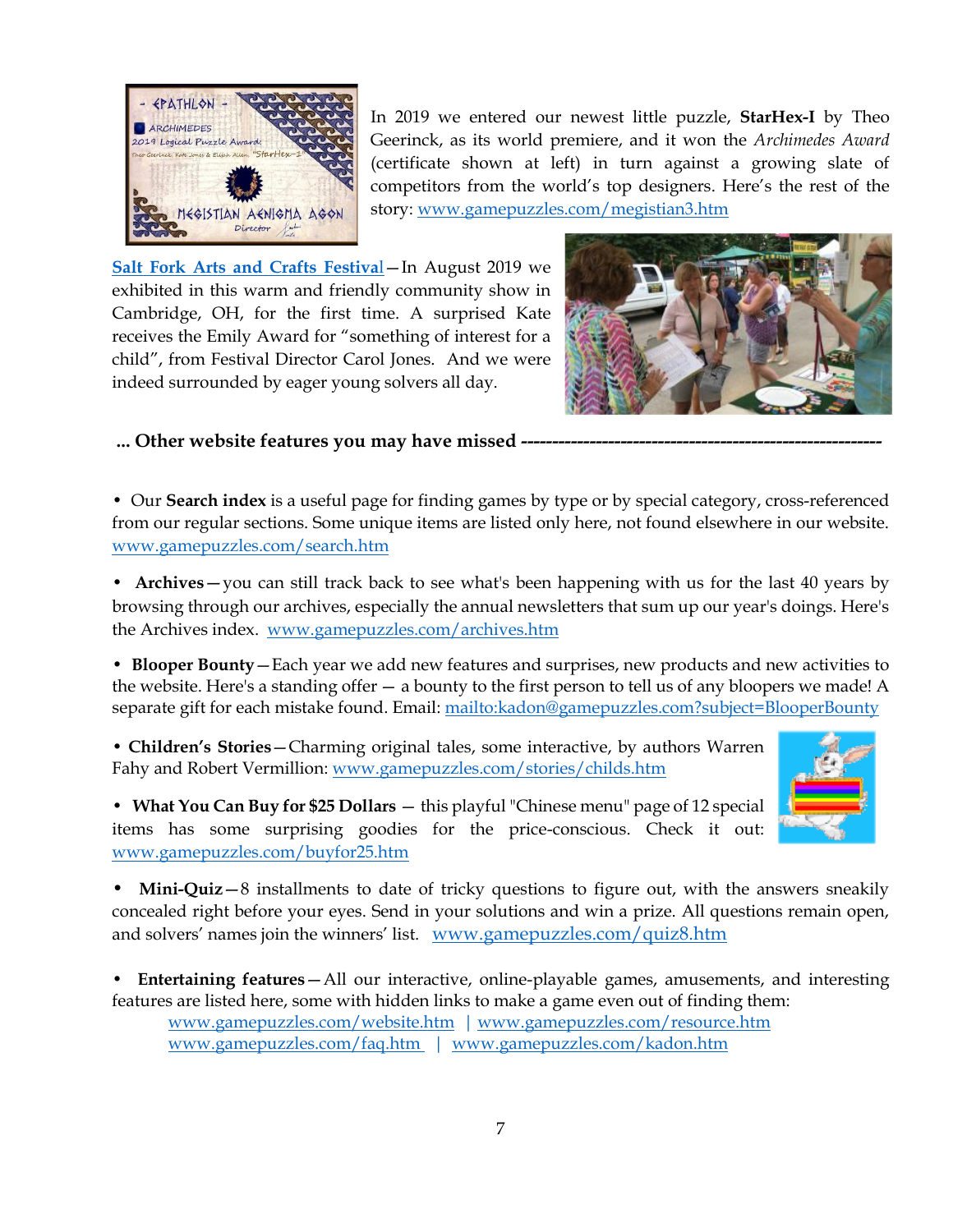**... Our challenges open to the World** (you may win a prize) **-**

• Arc Angles<sup>TM</sup> — form one closed matched loop of all 25 tiles, with minimum enclosed area. [www.gamepuzzles.com/pentuniv.htm#AA](http://www.gamepuzzles.com/pentuniv.htm#AA)

• The 25-Hole Challenge — fit thirteen Vee-21<sup>TM</sup> tiles (V-trominoes) rigidly into their tray... [www.gamepuzzles.com/25holes.htm](http://www.gamepuzzles.com/25holes.htm)

• **The Alphabest Challenge**—use the 26 letters of the alphabet once each to form a crossword puzzle in the smallest grid area. Beat 42 and win a prize. [www.gamepuzzles.com/alphabest.htm](http://www.gamepuzzles.com/alphabest.htm)

• The 7 Congruent Shapes problem – divide the 24 Hopscotch™ pieces to form 7 identical areas of 12 unit squares. A new solution wins you a prize: [www.gamepuzzles.com/hopscotch.htm](http://www.gamepuzzles.com/hopscotch.htm)

**• Ochominoes**™ – putting all 24 tiles in a row with each adjacent pair symmetrical has been proven impossible. The most is 23. Can you do it with no two of the same color next to each other? [www.gamepuzzles.com/tiling.htm#Och](http://www.gamepuzzles.com/tiling.htm#Och)



• **The Octo Clock**—arrange 8 numbers as a clock face to meet goals... [www.gamepuzzles.com/g8-clock.htm](http://www.gamepuzzles.com/g8-clock.htm)

• **[The Maximum-Squares Challenge](file:///C:/Users/Kate/Documents/kadonweb/website/tiling3.htm%23CS)** — arrange the 16 Chasing Squares<sup>™</sup> tiles to form 24 or more "traceable" squares. Exceed 25 and win a prize. [www.gamepuzzles.com/tiling3.htm#CS](http://www.gamepuzzles.com/tiling3.htm#CS)

• The **Mini-Quiz** series—we've published 8 so far, all still open. No one has fully solved Quiz No. 6, though one player came close. We are curious and curiouser... [www.gamepuzzles.com/quiz.htm](http://www.gamepuzzles.com/quiz.htm)

• **Rhombiominoes**TM—find a new solution to connect all pieces of the same color… [www.gamepuzzles.com/polycub3.htm#RO](http://www.gamepuzzles.com/polycub3.htm#RO)

• **L-Sixteen**TM—build a double maze of connected holes and continuous flagstones. New solutions win a prize… [www.gamepuzzles.com/L16-holes.htm](http://www.gamepuzzles.com/L16-holes.htm)

• **Ten-Yen**<sup>TM</sup> — minimum and maximum perimeters of one color enclosed by the other two. This challenge is still open for new solutions. [www.gamepuzzles.com/ten-enc.htm](http://www.gamepuzzles.com/ten-enc.htm)

• **Triangule-8**TM **Sprouts**—form 25 sprouts or prove that 24 is the maximum possible. [www.gamepuzzles.com/t8-20.htm](http://www.gamepuzzles.com/t8-20.htm)

• **Trio in a Tray™**—separate all three colors, and completely separate (not even corners touching) any two colors. [www.gamepuzzles.com/ty25-trio.htm](http://www.gamepuzzles.com/ty25-trio.htm)

• **Vee-21**TM **: the Three-Color Problem**—the search for more solutions of maximum color separation. [www.gamepuzzles.com/3color.htm](http://www.gamepuzzles.com/3color.htm)

See also our formal Contests page, [www.gamepuzzles.com/contests.htm#Kadon](http://www.gamepuzzles.com/contests.htm#Kadon)

**\*\*\*\*\*\*\*\***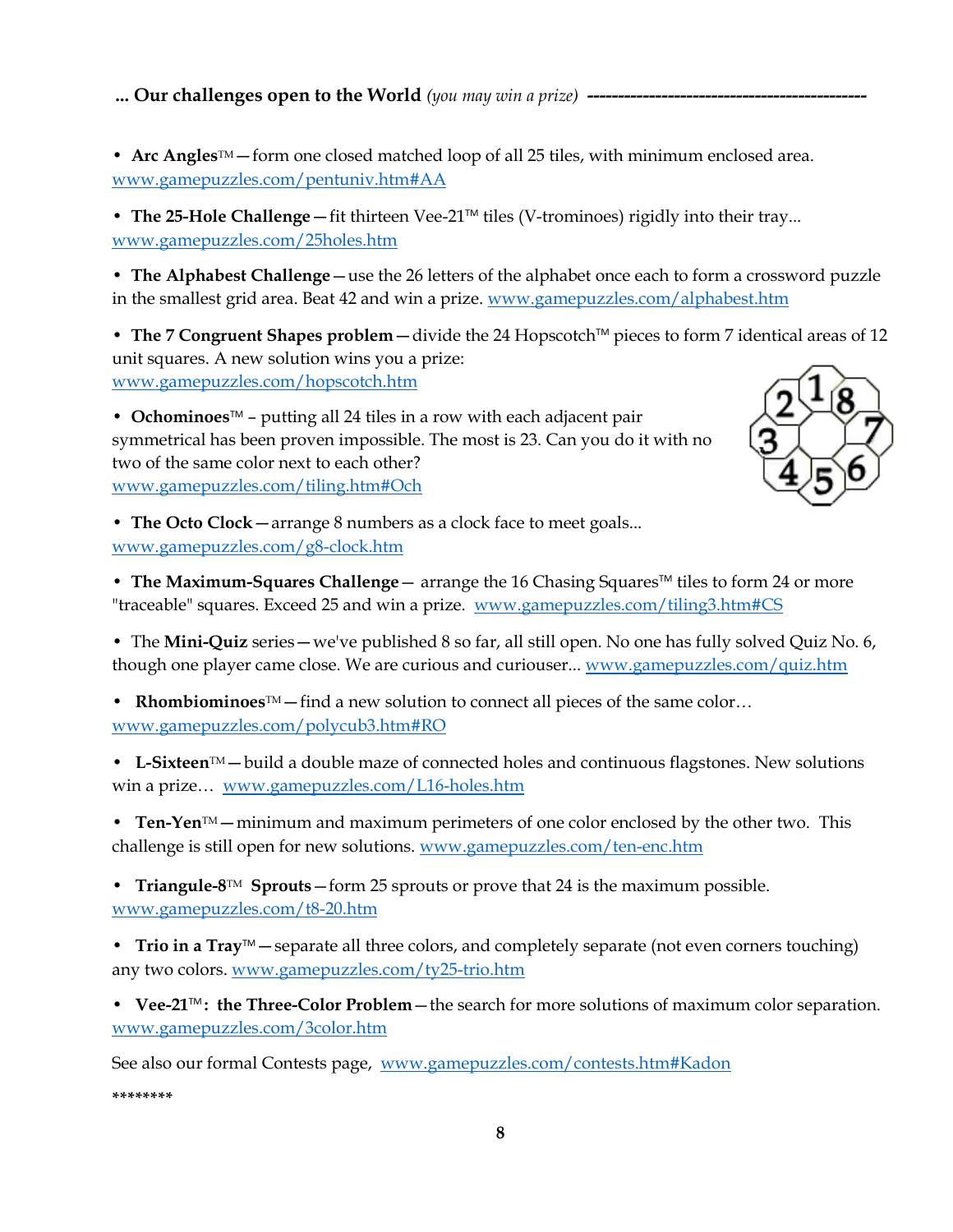## **IN THE MEDIA**

**... Videos on YouTube** -----------------------------------------------------------------------------------------------------

Our friend Donald Kern has created 4 slick videos showing the 35 one-sided pentacubes forming amazing solutions by Don. Music is original compositions by one of our favorite pianists, Sergei Novikov ( [www.speakingmusic.com](http://www.speakingmusic.com/) ). See also a Super Quintillions solution video and the Stomachion story:

• Regular 5x5x7 Block [www.youtube.com/watch?v=odnc60SBLnk&feature=relmfu](http://www.youtube.com/watch?v=odnc60SBLnk&feature=relmfu) • Two-Sided Staircase [www.youtube.com/watch?v=LKPJLq358Ds&feature=relmfu](http://www.youtube.com/watch?v=LKPJLq358Ds&feature=relmfu) • Jagged-Edge Block [www.youtube.com/watch?v=EKqi4E-k-TY&feature=relmfu](http://www.youtube.com/watch?v=EKqi4E-k-TY&feature=relmfu) • Chichen Itza Pyramid [www.youtube.com/watch?v=2\\_5aZyAQJ90&feature=relmfu](http://www.youtube.com/watch?v=2_5aZyAQJ90&feature=relmfu) • Super Quintillions solution to fit the box [www.gamepuzzles.com/SQ-sol.mp4](http://www.gamepuzzles.com/SQ-sol.mp4) • Tricolor Stomachion

[www.youtube.com/watch?v=8OMfnQTolIA&t=2s](http://www.youtube.com/watch?v=8OMfnQTolIA&t=2s)

### ... Kate's Blogs and Social Media **-------**

- Blogspot, [http://kates-takes.blogspot.com](http://kates-takes.blogspot.com/)
- Facebook, [www.facebook.com/puzzlelady](http://www.facebook.com/puzzlelady)
- Twitter, <http://twitter.com/gamepuzzlelady>
- LinkedIn, [www.linkedin.com/in/puzzlelady](http://www.linkedin.com/in/puzzlelady)
- Flickr, [www.flickr.com/photos/puzzlelady/](http://www.flickr.com/photos/puzzlelady/)
- Meme Hunter, [www.memehunter.net](http://www.memehunter.net/)
- PuzzleLady's journal,<https://puzzlelady.dreamwidth.org/>
- Instagram, [www.instagram.com/kadongamepuzzles](http://www.instagram.com/kadongamepuzzles)

#### **... Our domains** ------------------------------------

- [www.gamepuzzles.com](http://www.gamepuzzles.com/)
- [www.tactilegraphics.us](http://www.tactilegraphics.us/)
- [www.playable-art.com](http://www.playable-art.com/)
- [www.polyformpuzzles.com](http://www.polyformpuzzles.com/)
- [www.hexdominoes.com](http://www.hexdominoes.com/)
- [www.thelifeofgames.com](http://www.thelifeofgames.com/)
- [www.memehunter.net](http://www.memehunter.net/)







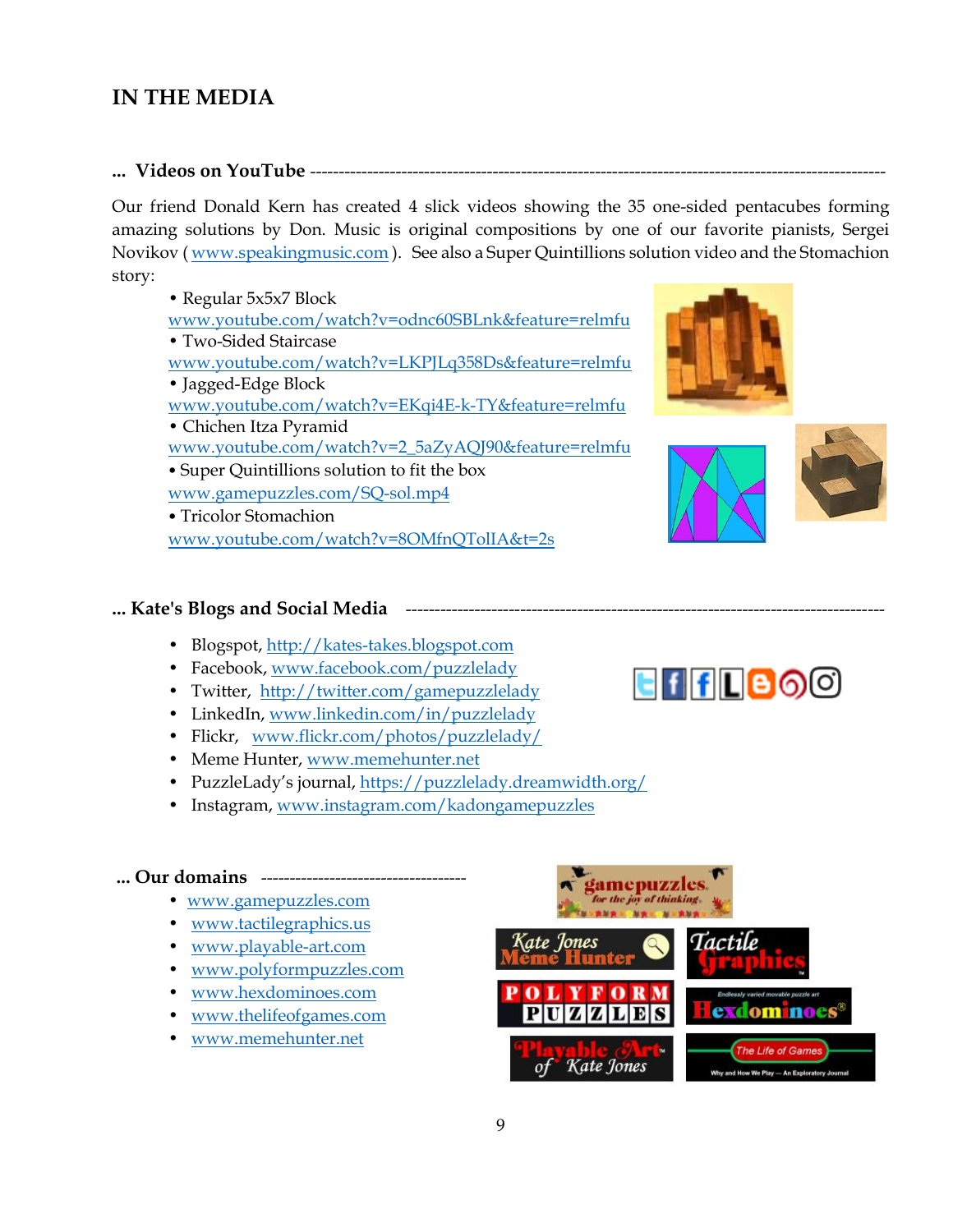## **GATHERINGS**

#### **… Mathematical Association of America, [2018 Mathfest](http://www.maa.org/)**

Dick and Kate drove to Denver in August 2018 for this prestigious event. A couple of thousand professional mathematicians, grad students, undergrads, and altogether brainy folks visited our well-filled booth. We were the chief attraction for the kids, from 2 to 12 years, and their parents. It was super to be able to explain the mathematical side of our gamepuzzles at greater depth than usual, and to see them solved so briskly. Among all the booksellers and curriculum planners in the exhibit hall, these unique hands-on designs



for mathematical entertainment were a welcome change.

## **... Celebration of Mind**



Every year, the last weekend of the Maryland Renaissance Festival is dedicated to Martin Gardner's birthday. Our theme for the 2018 Celebration of Mind was "When are you?", a time travel tale by Kate of visiting ancient places and finding ancient games. Read it here: [www.gamepuzzles.com/when.pdf.](http://www.gamepuzzles.com/when.pdf) Record crowds of visitors learned about Martin Gardner, recreational math, polyform puzzles, strategy games, playable art, and problem-solving. Our gifts and handouts for customers included a fact sheet about Martin and a copy of the story, highlighting the world's oldest documented puzzle, the Archimedes' Square

[\(www.gamepuzzles.com/histfun.htm#AS\)](http://www.gamepuzzles.com/histfun.htm#AS) and its latest research, the Tricolor Stomachion monograph [\(www.gamepuzzles.com/tsm.htm](http://www.gamepuzzles.com/tsm.htm)). For 2019 our theme was "Pentomino/Sudoku" and customers received a souvenir puzzle of 5 pentominoes and 25 cakes to cut out and solve as a 5x5 with no duplicate cakes in any row. See [www.gamepuzzles.com/gcom2019.pdf](http://www.gamepuzzles.com/gcom2019.pdf) and [www.gamepuzzles.com/cake5x5-](http://www.gamepuzzles.com/cake5x5-COM2019.pdf) [COM2019.pdf.](http://www.gamepuzzles.com/cake5x5-COM2019.pdf)

#### **… Bridges 2019**

Dick and Kate flew to Linz, Austria, in July 2019 to attend the famous Bridges conference, [www.gamepuzzles.com/bridges2019.htm.](http://www.gamepuzzles.com/bridges2019.htm) Kate gave a talk on "The Surprising Symmetry Pairs of the 24 Di-Oct Ochominoes Tiles" ([www.gamepuzzles.com/SurprSym24och-2019.pdf\)](http://www.gamepuzzles.com/SurprSym24och-2019.pdf). Our **Intarsia** poster was on display as an art exhibit [\(www.gamepuzzles.com/intarsia2019-poster2.pdf\)](http://www.gamepuzzles.com/intarsia2019-poster2.pdf). This event was also the world premiere of our newest dissection puzzle, **Shardinaires-9**, by George Sicherman [\(www.gamepuzzles.com/polycub3.htm#SH9\)](http://www.gamepuzzles.com/polycub3.htm#SH9).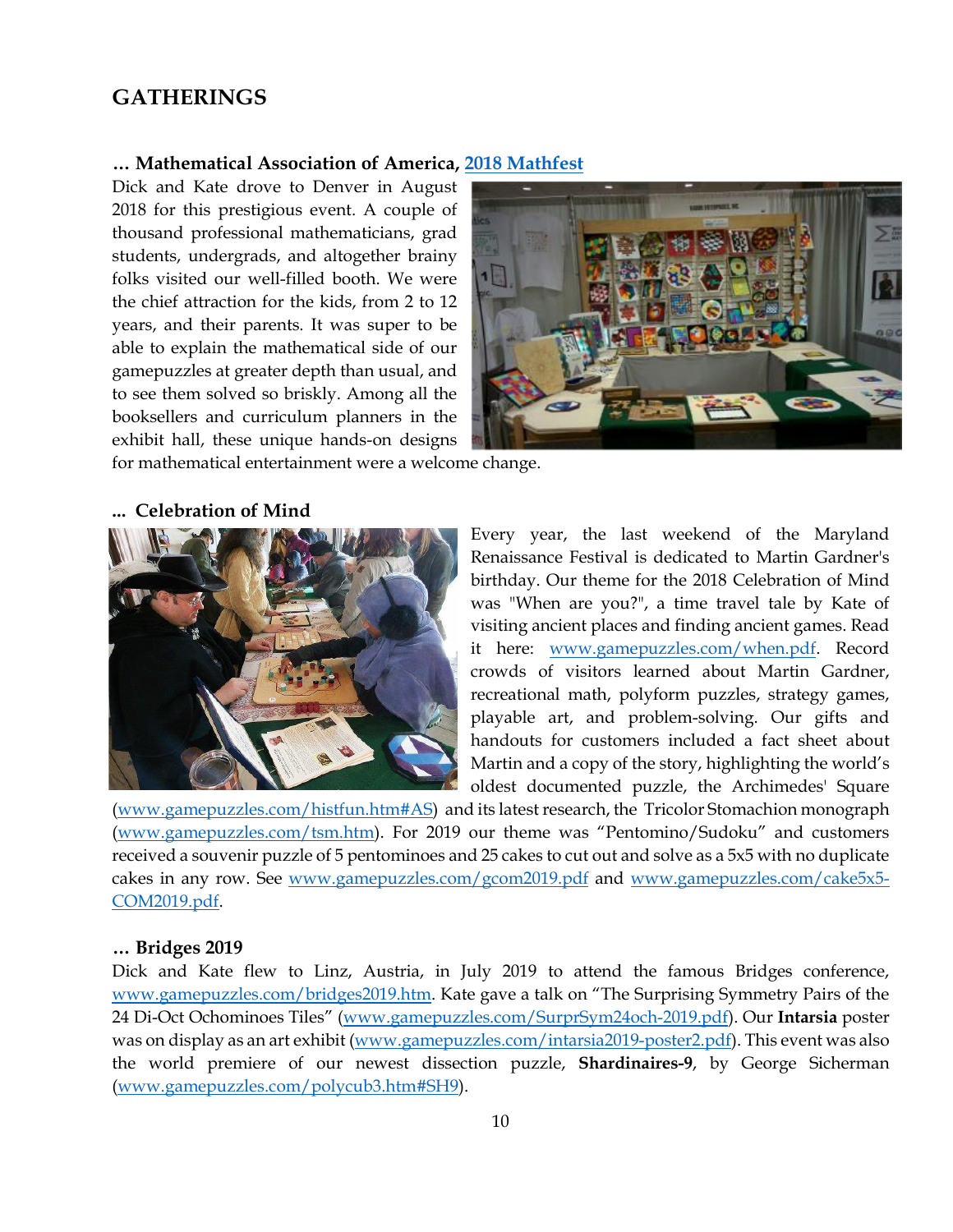### **… International Puzzle Party**

Dick and Kate attended IPP38 in San Diego, California, in August 2018. Kate had designed a special puzzle, "38=12", [www.gamepuzzles.com/38=12.pdf,](http://www.gamepuzzles.com/38=12.pdf) on the theme of 38 to challenge the collectors and expert solvers with a pentomino puzzle of perimeter 38. You can still get a copy of this puzzle nicely packaged in a slender clear cylinder for \$19: [www.gamepuzzles.com/ipp38.htm](http://www.gamepuzzles.com/ipp38.htm) 



*This solution has a perimeter of 54—a long way from 38.*



We did not attend the 2019 IPP, held in Japan.

\*\*\*\*\*\*\*\*

## **ON THE ROAD**

### **... From the East Coast to the Midwest, and on to Austria**

We had our usual Florida tour of shows from January to April, with help from Kate's daughter, Sue Bare, in 2018 and Elijah Allen and Krystal Goodrich in 2019. Then Kate and Sue took on New Jersey, and Kate and Dick handled shows in Ohio, Tennessee, and Michigan, then back to the Maryland Renaissance Festival, our wonderful home show and our 36th season in the 16th century, with the Celebration of Mind (see above) as its grand finale.

Many thanks to our spunky Renaissance booth helpers who meet whatever happens with good humor and energy: Thomas Atkinson, Art Blumberg, Steve Zeve, Eileen Shaivitz, Hans and Katrina Weidig, Elijah Allen, Krystal Goodrich, Dick Jones, and Sue Bare, with standby help from Seth Bonder. We also appreciate the art show organizers and promoters who are our direct connection to the market. It's a dynamic symbiosis that benefits all: organizers, artists, and customers.

### **... Indoor Shows**

Leaving the 16th century, we plowed into our last shows of the year in Richmond and Fairfax, VA, and finally Baltimore all indoors! As of this writing, the Baltimore Christmas Village is running in a heated tent down by the Inner Harbor, our sixth year of being in this month-long daily show, from Thanksgiving through Dec. 24. Here's our display. Thanks to our manager, Sue Bare, and her stalwart crew



of Art Blumberg, Eileen Shaivitz, Hans and Katrina Weidig, and Elijah Allen for their stints in the booth.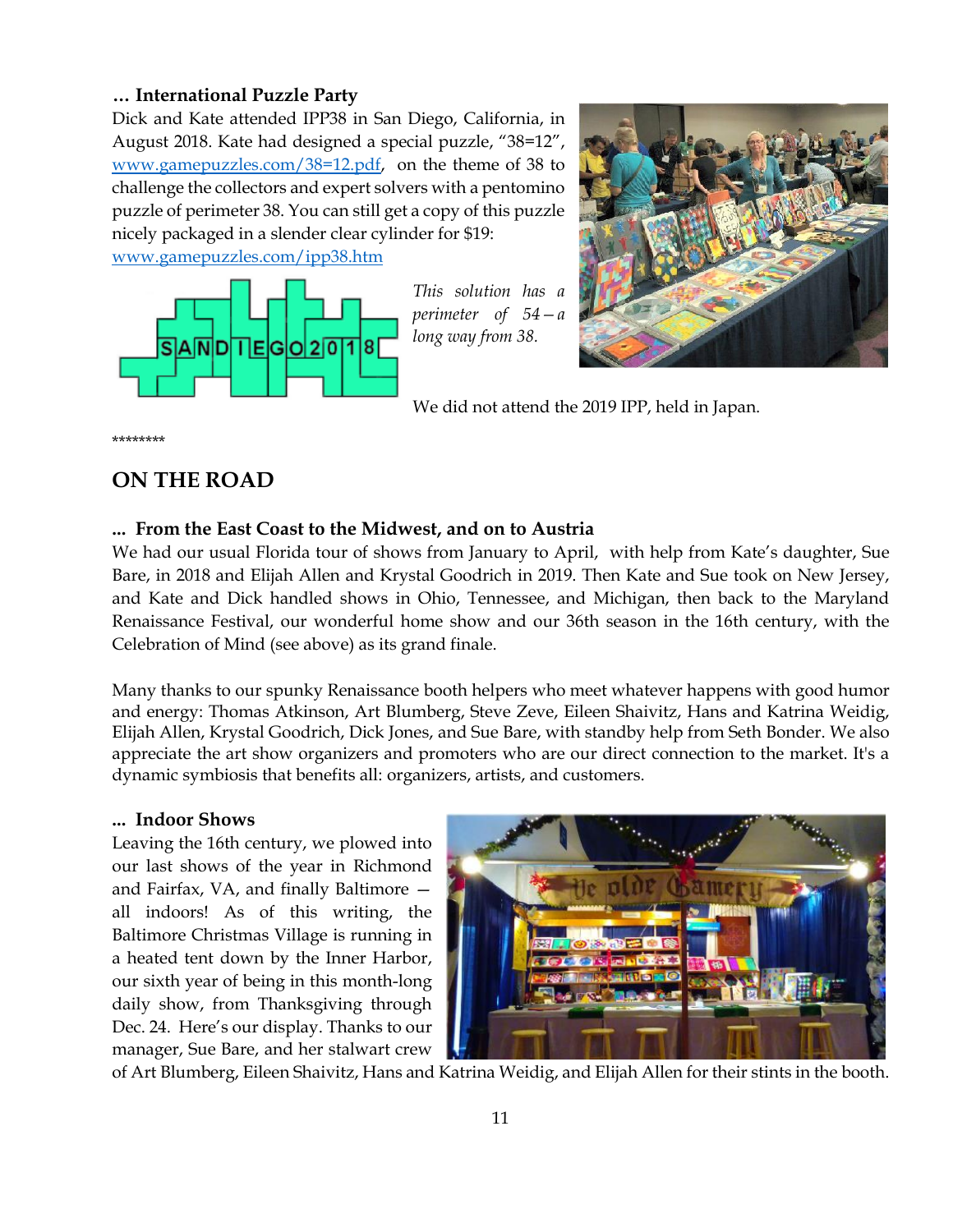### **… Show Schedule**

From mid-January through April, gamepuzzles appears in art shows throughout Florida. The summer months we travel to the Midwest, and in the Fall the Maryland Renaissance Festival runs nine weekends, with the Christmas Village filling the rest of the year. Confirmed upcoming show dates for 2020 are posted on our calendar page. We add new shows as we're accepted and confirmed. If you're in the area, please do stop by and say hello. [www.gamepuzzles.com/showlist.htm](http://www.gamepuzzles.com/showlist.htm)



\*\*\*\*\*\*\*\*

## **CONNECTING**

[www.gamepuzzles.com/contact.htm](http://www.gamepuzzles.com/contact.htm)

Phone: 410-437-2163 Email: [kadon@gamepuzzles.com](mailto:kadon@gamepuzzles.com)

Mail: Kadon Enterprises, Inc. 1227 Lorene Dr., Suite 16 Pasadena, MD 21122



#### **… Ordering**

We accept American Express, Discover/Novus, Visa, Mastercard, and PayPal. Simply make your PayPal payment payable to: kadon@gamepuzzles.com. We also honor checks, money orders, bank transfers, and occasionally cash. Order online, by mail, school purchase orders, phone, and in person at shows. See all ordering details here: [www.gamepuzzles.com/purchase.htm](http://www.gamepuzzles.com/purchase.htm)



Please let us know when your email address changes, and keep us on your Safe Senders list. We'll never spam you nor give out your private information. You'll just receive our very rarely issued memos and newsletters on matters of interest to you. Of course, if you don't ever want to hear from us, please ask to be removed.

\*\*\*\*\*\*\*\*